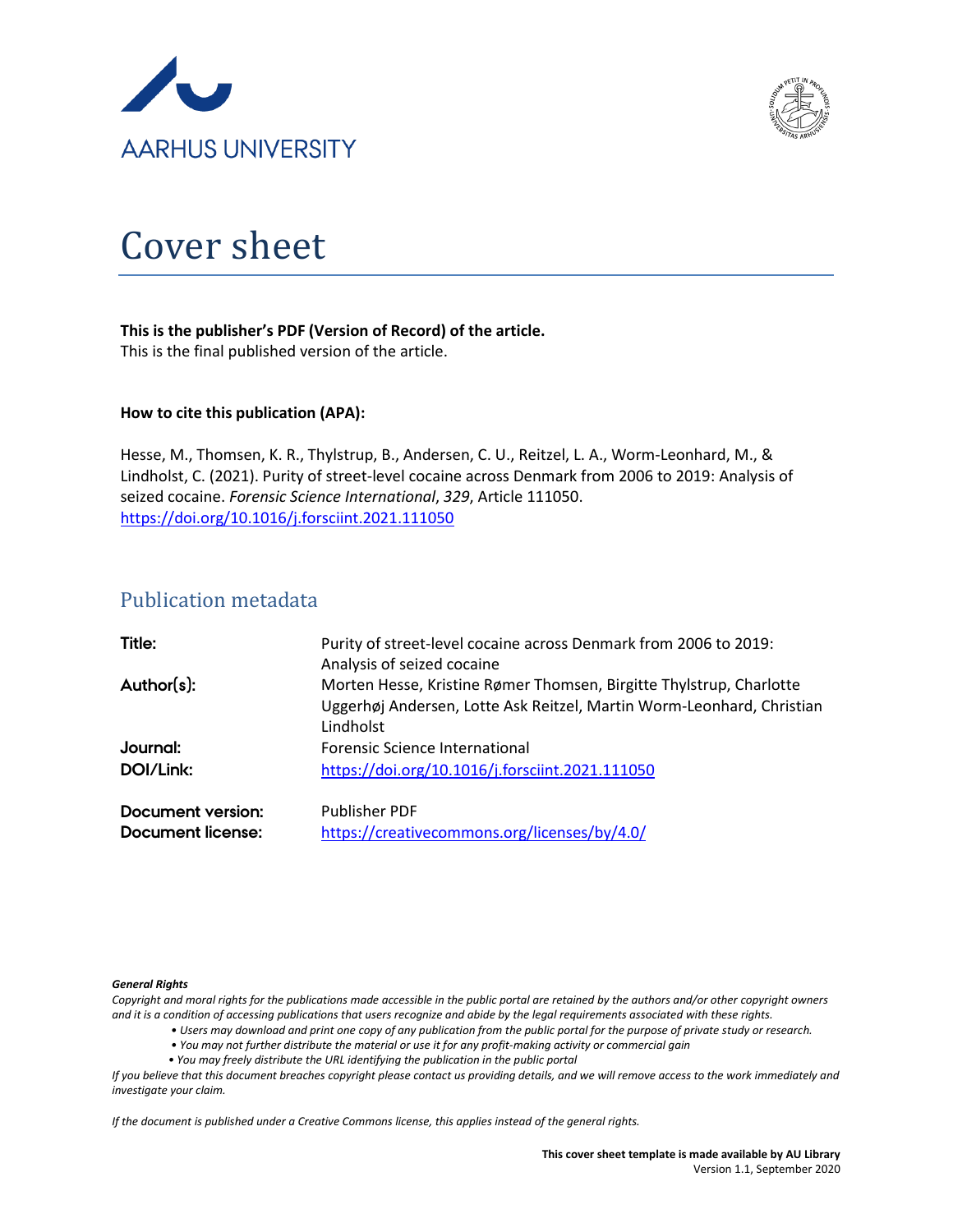Contents lists available at [ScienceDirect](http://www.sciencedirect.com/science/journal/03790738) 

# Forensic Science International

journal homepage: [www.elsevier.com/locate/forsciint](https://www.elsevier.com/locate/forsciint)

# Purity of street-level cocaine across Denmark from 2006 to 2019: Analysis of seized cocaine

Morten Hesse<sup>[a,](#page-1-0)\*</sup>, Kristine Rømer Thomsen<sup>[a](#page-1-0)</sup>, Birgitte Thylstrup<sup>a</sup>, Charlotte Uggerhøj Andersen<sup>[b](#page-1-2)</sup>, Lotte Ask Reitzel<sup>[c](#page-1-3)</sup>, Martin Worm-Leonhar[d](#page-1-4)<sup>d</sup>, Christian Lindholst<sup>[b](#page-1-2)</sup>

<span id="page-1-0"></span><sup>a</sup>*Aarhus University, Center for Alcohol and Drug Research, Bartholins Allé 10, 8000 Aarhus C, Denmark* 

<span id="page-1-2"></span><sup>b</sup>*Aarhus University, Department of Forensic Medicine, Palle Juul-Jensens Boulevard 99, Building Z, 3.017, 8200 Aarhus N, Denmark* 

<span id="page-1-3"></span><sup>c</sup>*University of Copenhagen, Department of Forensic Medicine, Denmark* 

<span id="page-1-4"></span><sup>d</sup>*University of Southern Denmark, Department of Forensic Medicine, Denmark* 

#### article info

*Article history:*  Received 12 May 2021 Received in revised form 29 September 2021 Accepted 5 October 2021 Available online 7 October 2021

*Keywords:*  Cocaine Purity Adulterants Street drugs

#### **ABSTRACT**

Cocaine-related emergency department admissions are increasing, and cocaine seizures are at an all-time high in Europe. Our aim was to investigate the trends in purity and adulterants over time in cocaine available to cocaine users at street level in Denmark. We used a representative sample of cocaine seized at street level and analyzed by the national departments of forensic medicine between 2006 and 2019 (n = 1460). Latent profile analysis was used to classify the samples based on cocaine, levamisole, and phenacetin content. Low purity cocaine comprised most of the cocaine seizures in early years, but its share began to decline in 2013, and from 2016 to 2019, the high purity profile was dominant. While the total number of samples containing adulterants decreased, levamisole remained a common and dangerous adulterant. The findings underline the need to inform the public, medical doctors, and service providers for people with drug use disorders about the higher potency of street cocaine.

> © 2021 The Authors. Published by Elsevier B.V. CC\_BY\_4.0

# **1. Introduction**

Cocaine is a fast-acting psychomotor stimulant made from the leaves of the coca plant, Erythroxylum coca [\[1\]](#page-7-0). The majority of coca cultivation and cocaine production takes place in Colombia, Bolivia, and Peru [\[2,3\].](#page-7-1) Cocaine is most commonly available as a crystalline powder, hydrochloride (COC), and as freebase, which consists of COC converted to molecular ('crack' cocaine) that is crystal‐ or rock‐like in form and practically insoluble in water  $[4]$ . It has been reported that cocaine cultivation and production may be at the highest level recorded globally, and that the peace treaty in Colombia in 2016 has contributed to the upsurge in cocaine production, as the government no longer sprays herbicides over coca fields and no longer destroys crops by hand [\[5\].](#page-7-3) Further, cocaine seizures have increased globally and in Europe [\[6\]](#page-7-4).

*E-mail addresses:* [mh.crf@psy.au.dk](mailto:mh.crf@psy.au.dk) (M. Hesse), [krt.crf@psy.au.dk](mailto:krt.crf@psy.au.dk) (K.R. Thomsen), [bt.crf@psy.au.dk](mailto:bt.crf@psy.au.dk) (B. Thylstrup), [cua@forens.au.dk](mailto:cua@forens.au.dk) (C.U. Andersen), [lotte.reitzel@sund.ku.dk](mailto:lotte.reitzel@sund.ku.dk) (L.A. Reitzel),

Cocaine is among the most commonly used illicit drugs globally, and recent trends have indicated that cocaine use may be increasing; the number of people using cocaine has approximately doubled in the U.S. [\[7\]](#page-7-5) and the number of fatal overdoses has nearly tripled [\[8,9\].](#page-7-6) A number of factors may have contributed to the dramatic increase in overdoses, including psychosocial risk factors and increasingly poor health conditions among drug users [\[8\].](#page-7-7) Furthermore, cocaine is often used with alcohol, tobacco, marijuana, or opioids to increase subjective reinforcing effects, and this polysubstance use is associated with greater severity of use, more admissions to hospital, worse treatment outcomes [\[10,11\],](#page-7-8) as well as a higher likelihood of overdose, especially due to concomitant use of synthetic opioids such as fentanyl  $[12]$ . However, another potential factor is the purity of the cocaine itself, as higher levels of cocaine concentrations in cocaine samples have been linked to more cocaine-related emergency room visits  $[13]$ , suggesting that higher purity leads to more harm. Only a few years ago, cocaine purity seemed to vary considerably

by country and region, with higher purity closer to the areas where the coca leaves were grown  $[14]$ . However, the purity of cocaine has increased globally in recent years [\[15,16\]](#page-7-12). For example, there is some evidence that the purity of cocaine is increasing in Europe, as drugs





Check for updates update

<span id="page-1-1"></span><sup>⁎</sup> Corresponding author at: Aarhus University, Center for Alcohol and Drug Research, Bartholins Allé 10, 8000 Aarhus C, Denmark.

[mworm-leonhard@health.sdu.dk](mailto:mworm-leonhard@health.sdu.dk) (M. Worm-Leonhard), [cl@forens.au.dk](mailto:cl@forens.au.dk) (C. Lindholst).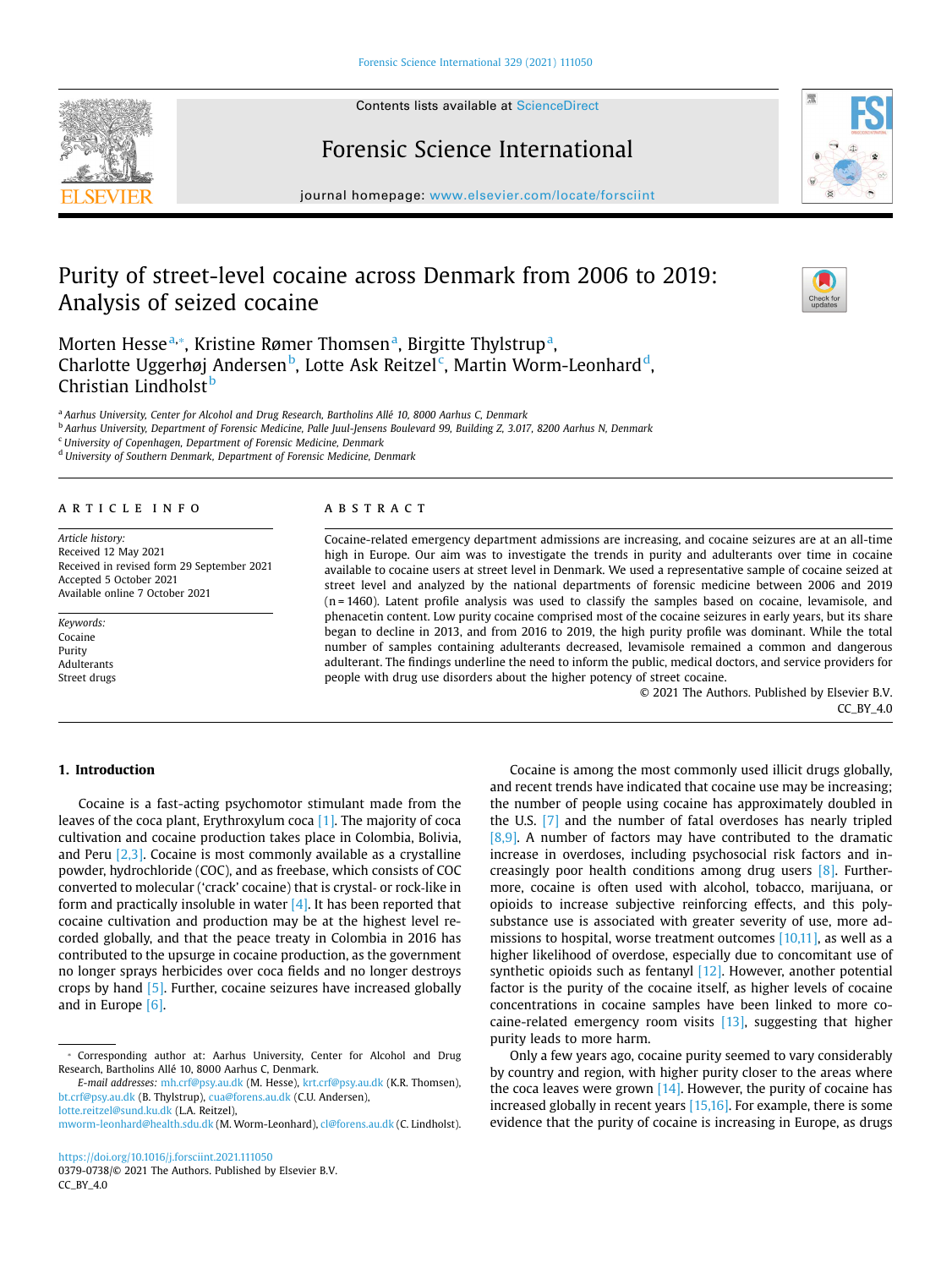seized for personal use are becoming purer in Italy [\[17\],](#page-7-13) and the amount of cocaine in waste water is increasing in Holland, although the population of treatment-seeking patients is stable [\[18\]](#page-7-14). For instance, in Queensland, Australia, cocaine has a relatively low purity and a high degree of adulterants compared to other places in the world [\[19\],](#page-7-15) indicating that global variability of drug purity still exists.

In Denmark, cocaine is the second most commonly used illegal drug, and the second most frequently seized substance after cannabis [\[20\]](#page-7-16). While last month use of amphetamine has decreased since 2000 among Danish youth below 25 years, last month use of cocaine has increased  $[6]$ . In 2019, 3.9% of young adults in Denmark reported having used cocaine last year, which is the third highest prevalence among countries submitting data to the EMCDDA. Furthermore, the number of primary cocaine clients entering treatment for the first time and emergency room contacts due to cocainerelated poisonings, have increased markedly since 2015 [\[21,22\].](#page-7-17) Thus, cocaine use is a growing problem in Denmark, and it is unclear to what extent it is linked with an increased purity of street level cocaine.

Deleterious effects of adulterants in cocaine may also contribute to harm and morbidity. Historically, cocaine has been adulterated or "cut" with a number of substances that mimic the effect of the drug, or "diluted" with inactive substances such as starch or sugar [\[23\].](#page-7-18) Ten years ago, the drugs that were most commonly used as adulterants in cocaine were lidocaine, caffeine, and phenacetin, of which phenacetin is likely the most problematic due to its toxicity [\[2\]](#page-7-1). In recent years, levamisole, diltiazem, caffeine, procaine, lidocaine, and phenacetin have commonly been found [\[24,25\].](#page-7-19) Levamisole and caffeine have a stimulant effect on the central nervous system, which may enhance the effect of cocaine, while diltiazem may be added in an attempt to counteract cardiac adverse effects [\[26\].](#page-7-20) Procaine and lidocaine both have similar anesthetic properties as cocaine [\[23,27\].](#page-7-21) We consider phenacetin and levamisole as the most important adulterants to focus on in relation to the potential harm of adulterants in cocaine due to their potential toxicity and frequent appearance in cocaine seizures [\[28,29\].](#page-7-22) Furthermore, we believe that the composition of street-level cocaine gives the best picture of the cocaine consumed by the users, because the content of street cocaine is more likely to be adulterated to increase profits [\[30\]](#page-7-23).

#### *1.1. Aims and hypotheses*

The aim of our study was to examine potential changes over time in the composition of street cocaine samples confiscated by the Danish police and sent for forensic analysis from 2006 to 2019 by examining: (a) cocaine concentration and (b) presence of phenacetin and levamisole. Based on recent international reports, we hypothesized that the purity of street cocaine in Denmark would increase over time  $([6], p. 14)$  $([6], p. 14)$ .

# **2. Methods**

#### *2.1. Origin of sample material*

The data used in this study consist of all samples collected for the large annual surveillance program "Drugs at street-level in Denmark" from 2006 to 2019. The national surveillance program covers a range of illegal drugs, including cocaine, and is conducted by the Danish Health Authority, the Danish National Police, and the three regional forensic laboratories in Denmark [\[20\].](#page-7-16) The surveillance program includes small drug seizures from five police districts in Denmark (Eastern, Western, Central, Southern, and Northern Denmark) that are sampled according to a set of well-defined selection criteria (see below). Only drug seizures between 0.03 g and 1g were included in the program to reflect the prevalence and quality of the cocaine at street level.

<span id="page-2-0"></span>

| taD!:<br><br>۰,<br>٠ | × |  |
|----------------------|---|--|
|                      |   |  |

| Descriptive statistics $(N = 1460)$ . |  |  |  |
|---------------------------------------|--|--|--|
|---------------------------------------|--|--|--|

|                       | Mean       | 95% confidence interval |
|-----------------------|------------|-------------------------|
| Percent cocaine base  | 39.8       | 38.5, 41.1              |
| Number of adulterants | 1.3        | 1.29.1.41               |
| Adulterant            | Percentage |                         |
| Levamisole            | 52.1%      | 49.5, 54.6              |
| Phenacetin            | 38.6%      | 36.0.41.1               |
| Caffeine              | 18.4%      | 16.5.20.5               |
| Lidocaine             | 14.4%      | 12.7.16.3               |
| Procaine              | 3.8%       | 2.9.5.0                 |
| Paracetamol           | 3.7%       | 2.8, 4.8                |
| Diltiazem             | 1.8%       | 1.2, 2.6                |
| Hydroxyzine           | 1.6%       | 1.1.2.4                 |
| Salicylic acid        | 0.0%       | 0.0, 0.0                |
| Ephedrine             | 0.0%       | 0.0.0.0                 |

Sampling in the program was conducted randomly among available seizures on a weekly basis by the police in Eastern Denmark (Copenhagen), Western Denmark (Aarhus), and Central Denmark (Odense). Specifically, the first seizure made each week after Monday at 8.00 AM is included. In the police districts in Southern Denmark (Esbjerg) and Northern Denmark (Aalborg), sampling was performed once every second week, and of these, the first seizure made every second week after Monday at 8.00 AM was included. The number of seizures by region is shown in supplementary material, [Table 1](#page-2-0).

In total, 1461 seizures contained cocaine and were included in the dataset. Of these, one seizure had to be excluded due to missing data on purity. As regards to the location of the seizures, 59.8% took place outdoors, 17.5% in cafés or bars, and 22.7% elsewhere. The median weight of the seized samples was 0.38 g (inter-quartile range  $[IQR]=0.37$ ).

# *2.2. Chemical analysis*

The samples were subjected to both qualitative and quantitative analyses to determine the cocaine concentration and the presence of all common organic small molecules, including the adulterants caffeine, paracetamol, diltiazem, ephedrine, hydroxyzin, levamisole, phenacetin, lidocaine, procaine, and salicylic acid. Diluents such as sugars, starch, creatine, boric acid, and inorganic compounds could, however, not be identified by the analytical methods used. Sample purity is provided as percent base  $(w/w)$ .

Screening and identification of cocaine and its adulterants were performed using gas chromatography with mass spectrometric detection (GC-MS). Subsequent quantitative analyses of cocaine concentrations were done using either liquid chromatography with UV or mass spectrometric detection or, alternatively, using gas chromatography with flame ionization detection (GS-FID). All analytical methods were validated and accredited according to ISO17025 by the Danish Accreditation Fund (DANAK).

Additional details of the methods used are provided in Supplementary Material, [Table 2.](#page-2-1)

<span id="page-2-1"></span>Table 2. Latent profile analysis for cocaine seizures from Denmark 2006–2019  $(N = 1460)$ 

|                                                                                  | Low purity<br>$(n = 980)$                                   | High purity<br>$(n = 480)$                                 |
|----------------------------------------------------------------------------------|-------------------------------------------------------------|------------------------------------------------------------|
| Marginal means $\pm$ standard<br>errors:                                         |                                                             |                                                            |
| Percent cocaine base<br>Proportion with levamisole<br>Proportion with phenacetin | $23.75 \pm 0.41$<br>$58.93% \pm 0.02$<br>$54.62\% \pm 0.02$ | $72.57 \pm 0.60$<br>$38.03% \pm 0.02$<br>$5.83\% \pm 0.01$ |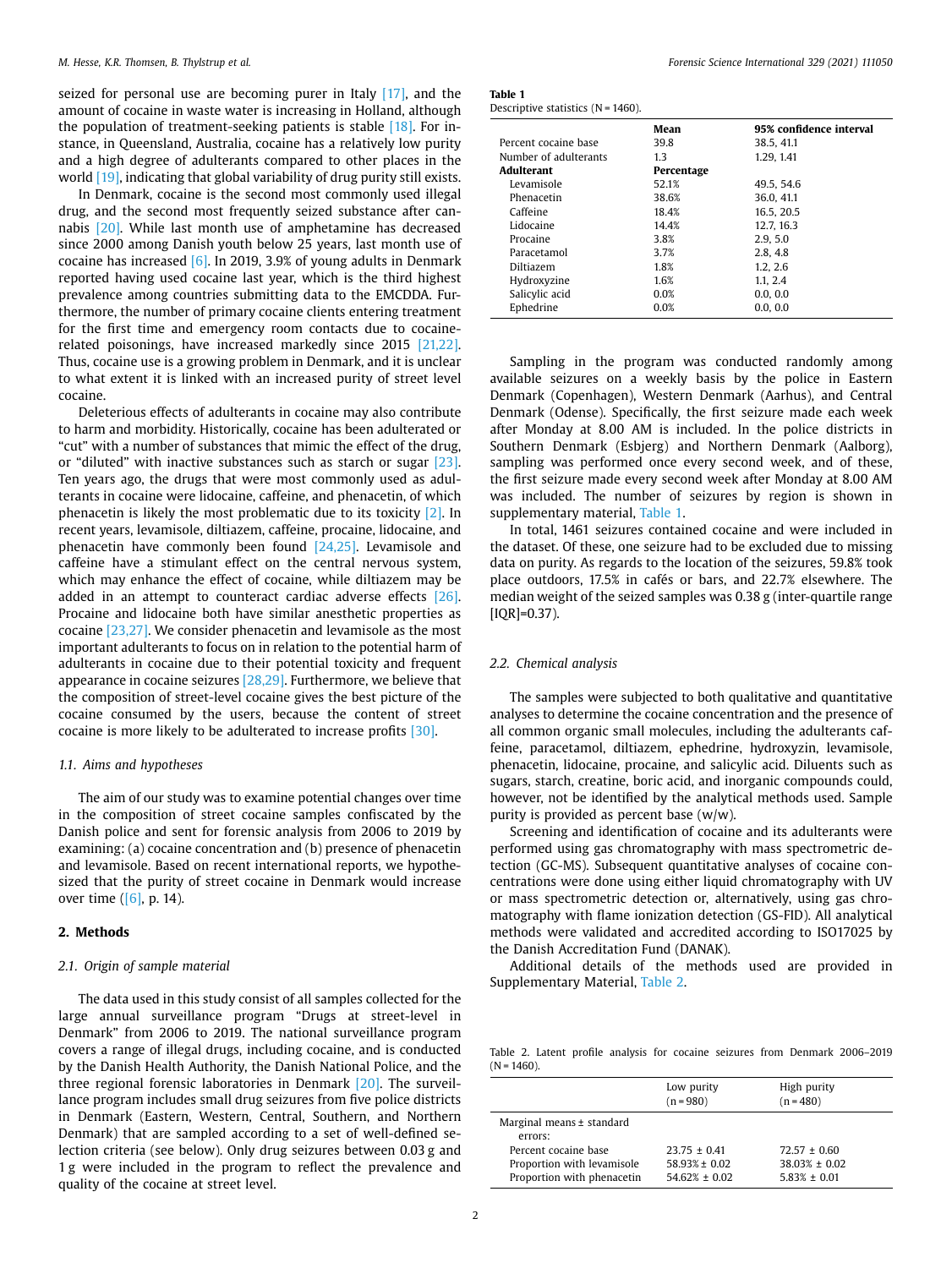### *2.3. Statistical analysis*

Descriptive statistics are reported as means and standard deviations (SDs) for percentage of cocaine base and percentages for types of adulterants. In addition, we generated a count variable representing the total number of different adulterants identified in each sample, end report the means and standard deviations. All analyses were conducted using Stata/SE 15 for Windows [\[31\].](#page-7-24)

#### *2.3.1. Latent profile measurement model*

Latent profile analysis (LPA) is a statistical method used to describe unobserved (i.e., latent) subgroups from patterns of observed variables. It is helpful for identifying clusters (subgroups) of observations that share patterns of characteristics.

We used the Stata generalized structural equation modelling module to identify latent profiles (LPA) of seizures based on three variables: percent cocaine base, the presence of phenacetin, and the presence of levamisole. Percent cocaine base was entered into the models as a continuous variable, and the presence of phenacetin and the presence of levamisole were entered as dichotomous variables using a logit link.<sup>1</sup>

As a sensitivity analysis, we conducted a latent profile analysis in which we included all adulterants that were present in more than 10% of seizures (i.e., phenacetine, levamisole, caffeine, and lidocaine). Finally, in another sensitivity analysis, we added the number of adulterants to the model using a negative binomial link (since the number of adulterants in a sample is a count variable). We compared these models with our original model using the Schwartz information criterion.

Following the LPA, we estimated the predicted class membership for each sample and then used estimated multinomial logistic regression coefficients for covariates (year of seizure and police district) predicting profile membership. Year of seizure was centered to have a mean of zero and an SD of one.

There is some debate about how best to determine the number of latent profiles in any given dataset: Some Monte Carlo simulation studies have been conducted to assess what statistics are the most useful in identifying the correct number of profiles [\[32,33\].](#page-7-25) Overall, the best indicator of the number of classes seems to be the Bayesian information criterion (BIC), also known as the Schwarz criterion. The Akaike information criterion (AIC) is another estimator of out-ofsample prediction error and thereby a measure of relative quality of statistical models for a given data set, based on information theory. A lower value of the criterion indicates a better fit, and two values based on the same dataset can be compared directly. The BIC criterion is also based on information theory but unlike the AIC, punishes increased model complexity [\[34\]](#page-7-26).

# **3. Results**

During the years 2006–2019, the proportion of all samples from the surveillance program that contained cocaine increased from less than 25% in 2006 to 57% in 2019 (See [Fig. 1](#page-4-0)).

The mean purity of the cocaine was 39.8% (SD: 25.6, range: 0.1, 93.0, median 31%, IQR = 45). The mean number of adulterants was 1.3; levamisole was detected in 52.1% of the samples and phenacetin in 38.6% (see [Table 1](#page-2-0)).

Of all samples, 383 or 26.2% had no active adulterants, and of those samples, 153 contained 80% or more cocaine, corresponding to 10.5% of all samples. Given that the purity is calculated as cocaine base rather than cocaine salts, these samples are for all intents and purposes samples that are completely pure cocaine, and have not been cut at all.

[Fig. 2](#page-4-1) shows the distribution of the purity of cocaine in the samples. As can be seen, the cocaine concentration approximates a bimodal distribution, with one group with a mean cocaine content around 20% and a second group with a mean around 80%. [Fig. 3](#page-5-0)  shows the proportion of seizures containing levamisole and phenacetin as a function of time. The most prevalent adulterant identified in our study was levamisole, which was, however, found in a decreasing number of samples from 2011 to 2018 followed by a small increase in 2019 (see [Fig. 3\)](#page-5-0).

### *3.1. Latent class analysis*

The AIC favored a model with two profiles, and similarly, the BIC indicated that a two-profile model was more parsimonious. Two and three class models were conducted using all adulterants that were found in more than 10% of seizures. In addition, a sensitivity analysis was conducted using the number of adulterants as a count variable with a negative binomial link. All of these models had higher BIC than the two profiles model with levamisole and phenacetine, indicating that the latter model was the best fit for the data. Against this background, we retained the two-profile model for further analysis.

Profile 1 was the most common of the two, encompassing 67% of the samples. Samples in this profile had a low cocaine concentration (23.8%), and the majority contained the harmful adulterants levamisole (58.9%) and phenacetin (54.7%). This profile was labelled "Low purity". Profile 2 was labelled "High purity" and comprised 33% of the samples, which were characterized by a high cocaine concentration (72.6%) and a lower proportion of levamisole (38%) and phenacetin (5.8%) (See [Table 2](#page-2-1)).

Seizures with profile 2 occurred more frequently over time (see [Table 3](#page-5-1)). The frequency of profile membership as a function of time is shown in [Fig. 4](#page-5-2). As can be seen, the proportion of seizures that falls into the "High purity" profile increased, especially after 2014.

Finally, we wanted to test if the results were similar for the different uptake areas in Denmark. A logistic regression with class membership as the dependent variable and the interaction between uptake area and time did not show any differences in trends over time. [Fig. 5](#page-6-0) shows the purity of the seized samples as a function of time stratified by uptake area.

# **4. Discussion**

#### *4.1. Summary of findings*

Our findings indicate that cocaine at street level has become much more prevalent and much more pure over the past 14 years in Denmark. At the same time, the number of samples containing phenacetin and levamisole has fluctuated, with a decreasing trend in the last few years.

The increased proportion of seized cocaine samples with time is consistent with a recent reported increase in cocaine users in Denmark [\[21\],](#page-7-17) which is a likely contributing factor to the marked increase in cocaine poisonings and drug treatment admissions with cocaine as the primary drug reported since 2015 [\[21,22\]](#page-7-17). The increase in purity of street cocaine is also in line with other studies from the US  $[15,16]$  and Europe  $[17]$ . It is very likely that the increase in purity is a contributing factor to the increase in admissions for cocaine treatment and cocaine poisonings, enlarging the risk of accidental overdose for the user unaware of the strength.

Interestingly, we found two profiles of cocaine samples distinguished by the level of cocaine purity. Thus, the cocaine that is distributed in Denmark falls into two classes, one of low and one of

<span id="page-3-0"></span><sup>&</sup>lt;sup>1</sup> The Stata command used was gsem (procentbase1 < - \_cons if procentbase1 < .) (phen leva < -, logit), family(gaussian) link(identity) lclass(A 2) nonrtolerance.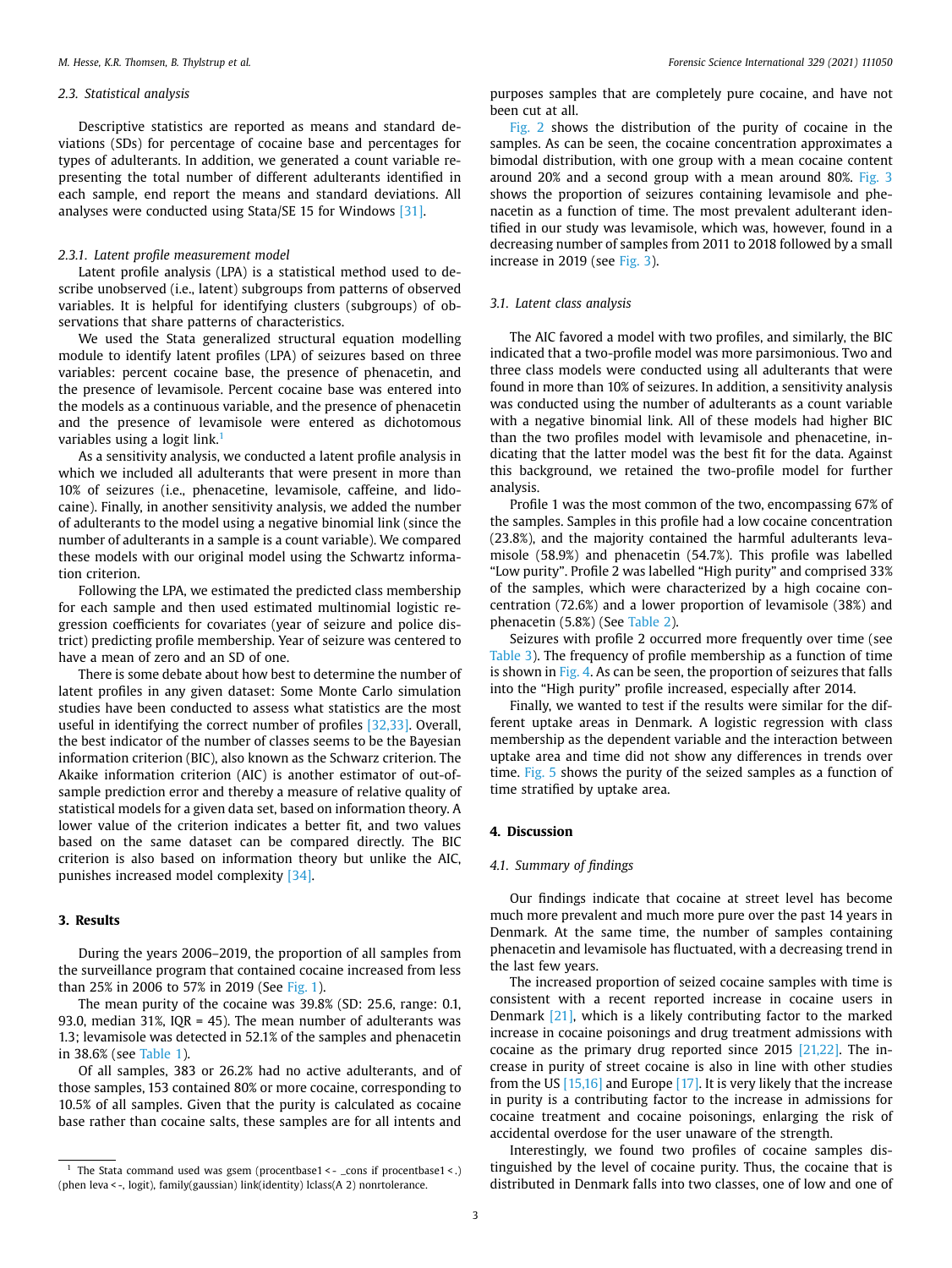<span id="page-4-0"></span>

<span id="page-4-1"></span>

Fig. 1. Proportion of all seizures that are cocaine as a function of years.

Fig. 2. Observed distribution of purity of cocaine in seizures.

high purity, and over the last years, high purity has all but overtaken the market.

other drugs, general health factors [\[37\]](#page-7-29) and mental disorders may also make it harder for the user to assess the strength of cocaine.

### *4.2. Impact on cocaine use*

It is unclear how the increase in purity influences the hazards of cocaine use. A previous study on composition, purity, and perceived quality of street cocaine showed that although users of cocaine were able to detect samples with an extremely high cocaine content, they were rarely able to tell the difference between adulterated cocaine and relatively pure cocaine  $[35]$ . Thus, if a user is consistently supplied with cocaine with the same profile, the risk of overdose is probably limited, while if a user is shifted unknowingly from low to high purity cocaine, it could have serious consequences. Further, besides the shifts in purity, adulterants [\[36\],](#page-7-28) concomitant use of

#### *4.3. Implications of levamisole and phenacetin*

Levamisole is a synthetic imidazothiazole derivate used to treat parasitic worm infections. It is no longer used to treat humans due to its toxicity [\[38\]](#page-7-30). Chronic toxicity of levamisole is characterized by bone marrow toxicity, leukoencephalopathy, and vasculitis. Furthermore, the active metabolite aminorex can induce pulmonary hypertension [\[28\]](#page-7-31). The forensic institutes in the Netherlands found that the content of levamisole in cocaine samples was most often 1–10% but in some samples, up to 30% or more. The authors of a thorough review of levamisole's adverse effects in cocaine users [\[28\]](#page-7-31)  suggested that average use of cocaine (0.63 g/day) with a levamisole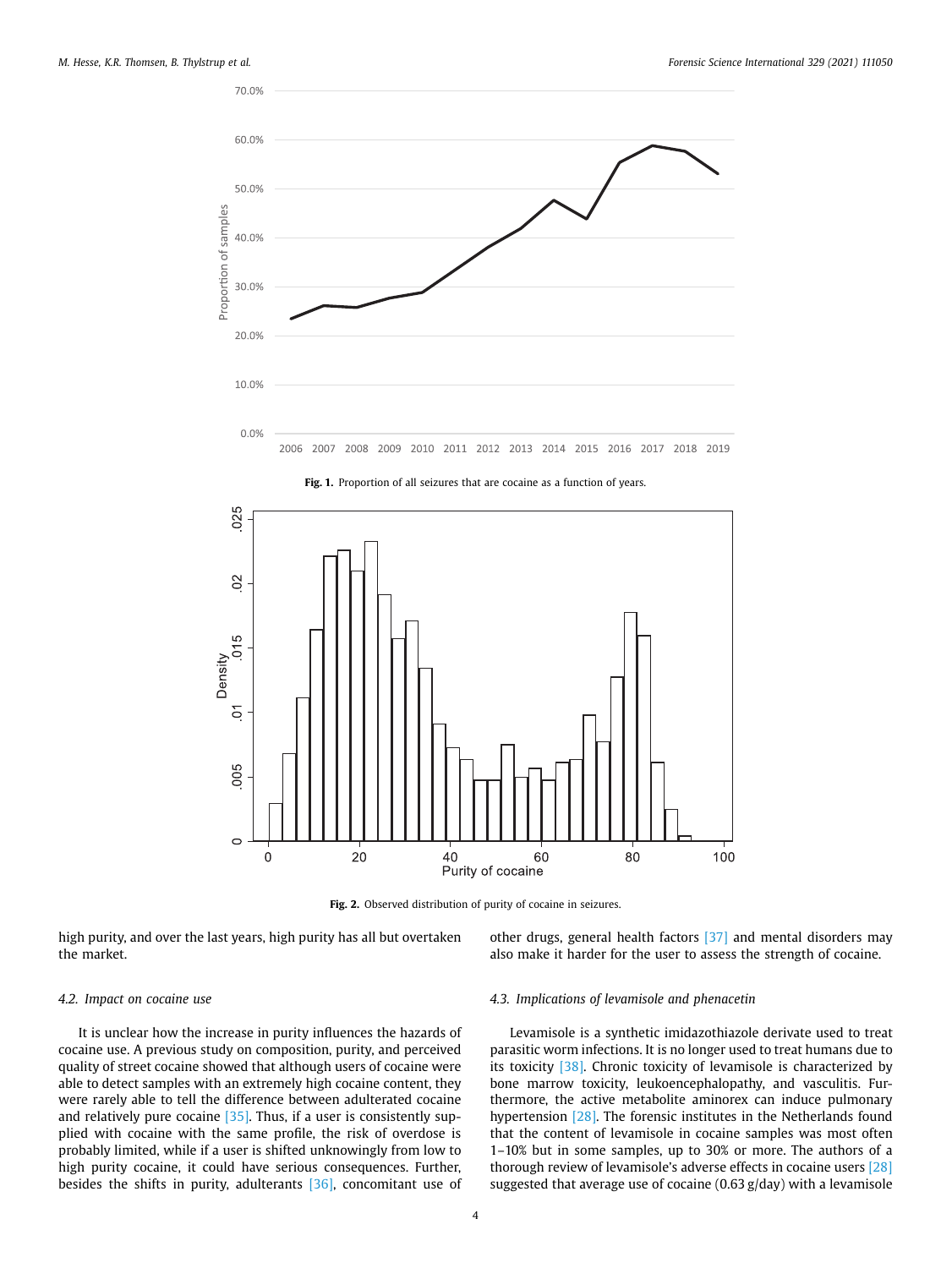<span id="page-5-0"></span>

**Fig. 3.** Proportion containing levamisole and phenacetin as a function of year of seizure.

#### <span id="page-5-1"></span>**Table 3**  Predictors of high purity class membership.

|                         | Mean $\pm$ standard error |                          | Odds ratio      | P-value                  | Adiusted odds ratio | P-value |
|-------------------------|---------------------------|--------------------------|-----------------|--------------------------|---------------------|---------|
| Predictors              | Low purity                | High purity              |                 |                          |                     |         |
| Year of seizure         | $2012 \pm 0.12$           | $2016 \pm 0.68$          | $6.19 \pm 0.65$ | 0.000                    | $9.11 \pm 2.08$     | 0.000   |
| Year of seizure squared | $\overline{\phantom{0}}$  | $\overline{\phantom{0}}$ | -               | $\overline{\phantom{0}}$ | $1.07 \pm 0.22$     | 0.741   |
| Weight of seizure       | $1.68 \pm 0.88$           | $0.40 \pm 0.01$          | $1.00 \pm 0.00$ | 0.171                    | $1.00 \pm 0.00$     | 0.578   |

<span id="page-5-2"></span>Notes: Adjusted odds ratios estimated with random effects for uptake area (coefficients not shown).



**Fig. 4.** Predicted profile membership as a function of year of seizure.

content of 10% would result in a levamisole exposure below the toxic levels known from clinical studies. However, due to the variation of levamisole content, average cocaine use may pose a risk for chronic toxicity. Levamisole may also contribute to acute cocaine toxicity due to an ability to increase monoamine levels [\[28\],](#page-7-31) enhancing the effects of cocaine. However, the impact of levamisole on the risk of acute cocaine poisoning requiring emergency room contact is hard to determine since levamisole dose in relation to such emergencies is unknown. Altogether, a contributing role of levamisole in cocainerelated emergencies cannot be excluded, but levamisole toxicity is an unlikely explanation for the increase in cocaine-related emergency room contacts due to the decreasing prevalence of levamisole in seizures.

Phenacetin was marketed as an analgesic and antipyretic drug in 1913 and was widely used until it was abandoned in the 1950 s based on studies showing that chronic ingestion was associated with cancer and interstitial nephritis [\[39,26,40\]](#page-7-32). Of note, cocaine abuse may induce renal injury per se by multifactorial mechanisms including e.g. sympathetic and platelet activation. Thus, the role of phenacetin in cocaine-related renal disease is difficult to isolate. It seems that the risk of cancer and interstitial nephropathy is associated with a relatively high amount of ingested phenacetin [\[26,40\].](#page-7-32) In our study, concentrations of phenacetin in cocaine seizures were not determined, and we were not able to find other data on the percent-wise content of phenacetin in cocaine seizures. Taken together with the great variation in cumulative doses of cocaine in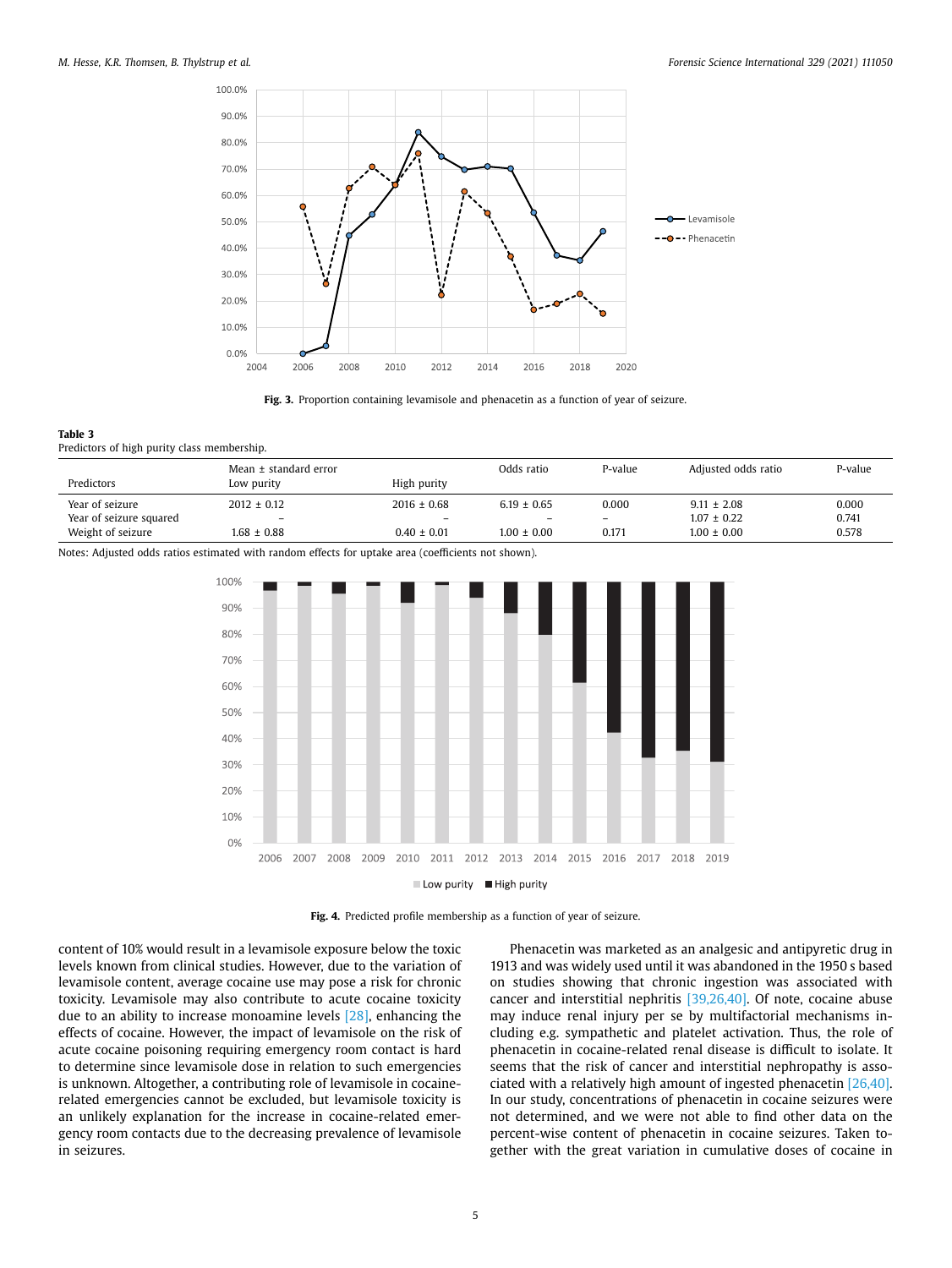<span id="page-6-0"></span>

Year of seizure

Fig. 5. Purity of seized samples as a function of year of seizure by uptake area. Note: the black lines in the middle of the boxes represent the median purity, the boxes the interquartile range, and the whiskers the non-outlier range. Black dots represent outliers.

different users, it is difficult to determine the risk of cocaine users being exposed to harmful amounts of phenacetin [\[40\].](#page-7-32) A recent study on cocaine-positive post-mortem blood samples and samples from impaired drivers found phenacetin concentrations within the therapeutic level range in 19% of the samples [\[41\]](#page-7-33). However, the amount of ingested phenacetin and cocaine in this study was not known. In our study, the samples containing phenacetin decreased over time and accounted for approximately 20% or less of the samples since 2016, which speaks against phenacetin as a main cause of the apparent increased cocaine-related burden in Denmark.

# *4.4. Limitations*

Some limitations in this study must be acknowledged. Only confiscated cocaine could be included, and not all cocaine seizures were sent for analysis. However, the samples were randomly selected and are representative of the cocaine that reaches the buyers at street level in Denmark. Perhaps more important, not all adulterants were included in the analyses, and diluents such as sugars, starch, creatine, boric acid and inorganic compounds could not be identified by the analytical methods, which is why we chose to focus only on the most dangerous adulterants.

A further limitation is that our only source of cocaine was the police. Therefore, the methods used by the police to identify individuals who were in possession of drugs influenced the types of samples that we had access to. If any meaningful changes to police strategies had occurred during the period covered, these could have potentially influenced the results. However, we are not aware of any such changes, and no new legislation came into force during the period covered.

### **5. Conclusions**

During the years 2006–2019, Denmark saw a dramatic shift towards cocaine in the drugs that were seized at street level. At the same time, the purity of the cocaine at street level increased markedly, and levamisole remains a common and dangerous adulterant in the cocaine that is available to drug users. The extremely high potency of the cocaine seized is likely to lead to more adverse effects of cocaine, including more psychotic symptoms, more dependent users, and more adverse health effects. Services for people with mental health problems, substance use disorders, or the homeless should be aware of this challenge. The findings point to the usefulness of systematic routine collection of forensic data for monitoring of societal challenges, within and beyond the field of criminal offending.

# **Funding**

This research did not receive any specific grant from funding agencies in the public, commercial, or not-for-profit sectors. All institutions involved in the research are funded by the Danish government.

### **CRedit authorship Contribution statement**

**Morten Hesse:** Conceptualization, Methodology, Formal analysis, Writing - original draft. **Kristine Rømer Thomsen:** Literature Review, Writing - review & editing **Birgitte Thylstrup:** Literature Review, Writing - review & editing **Charlotte Uggerhøj Andersen:**  Literature Review, Writing-Review & editing **Lotte Ask Reitzel:**